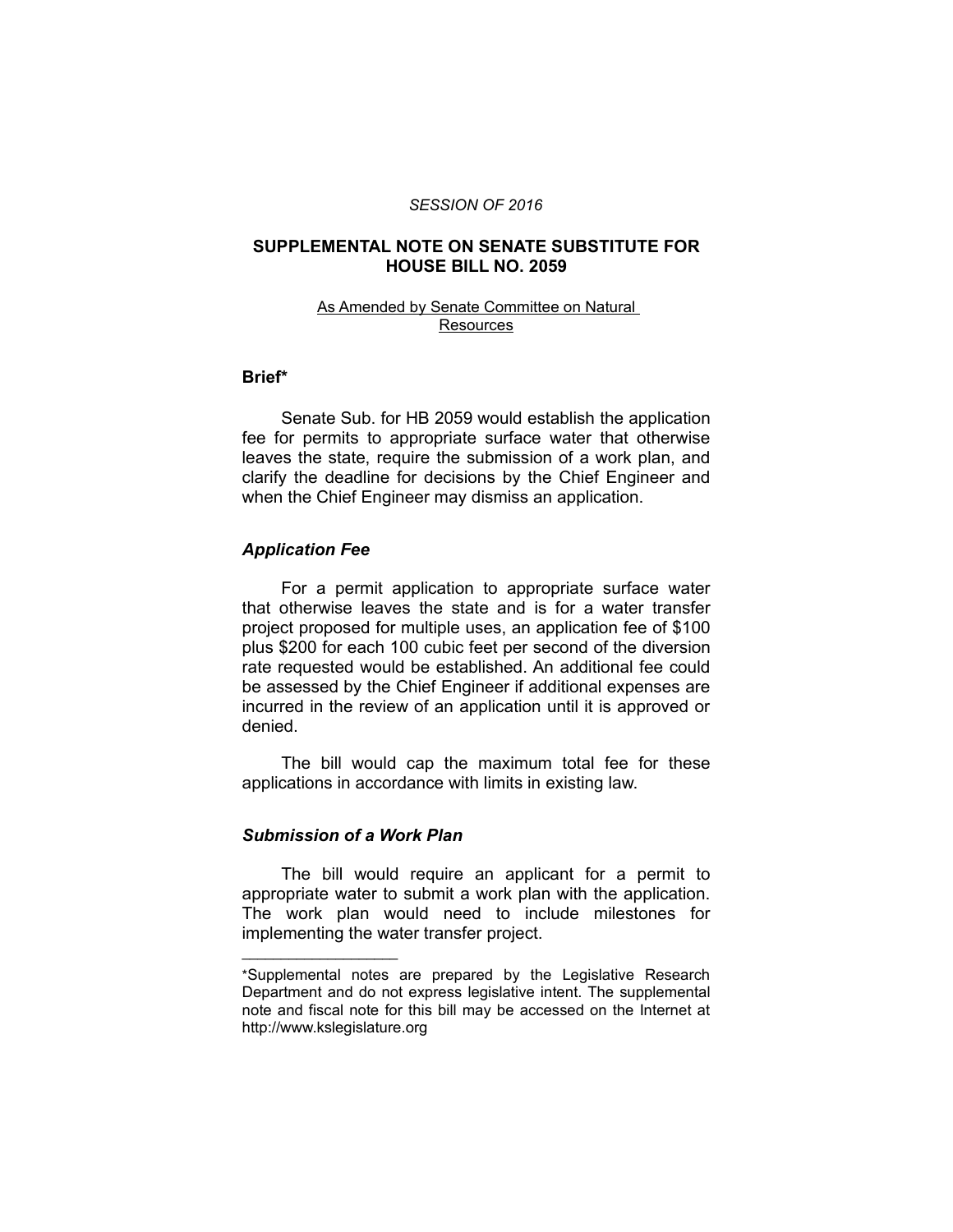### *Chief Engineer Action*

The Chief Engineer could conditionally approve the application and work plan and assess progress of the implementation of the work plan.

The bill also would establish that there is no deadline for the Chief Engineer to render a final decision on an application, but the application could be dismissed if the Chief Engineer:

- Has good cause to believe the applicant is unable to demonstrate the application is likely to be approvable in a reasonable amount of time; or
- Determines that the applicant cannot successfully meet the milestones contained in the work plan.

## *Application Submission Date*

The bill would not allow any application for a permit to appropriate water pursuant to the bill before December 1, 2016.

### **Background**

Senate Sub. for HB 2059 contains the contents of SB 322, as amended by the Senate Committee on Natural Resources (the Senate Committee amendments are described below). The contents of HB 2059, as it passed the House during the 2015 Legislative Session, had previously been removed and placed in 2015 SB 52, which was signed into law on May 19, 2015. The House version of HB 2059 dealt with augmentation regarding unlawful diversions of water and notification of an unlawful diversion to the affected Groundwater Management District (GMD).

# *SB 322*

The bill was introduced by the Senate Committee on Ways and Means.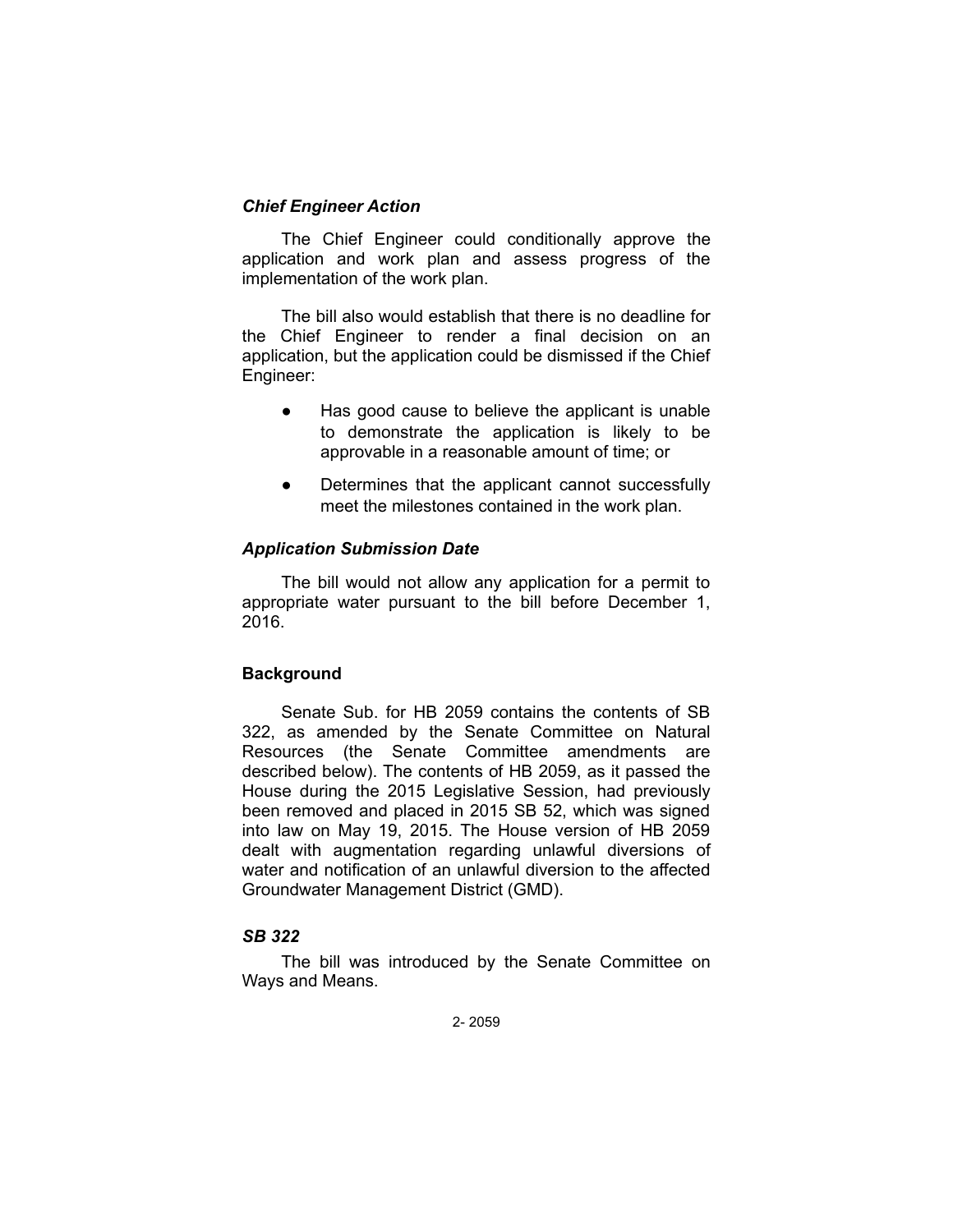At the 2016 bill hearing in the Senate Committee on Natural Resources, the Executive Director of GMD No. 3 provided testimony in favor of the bill, stating the bill provides legislative leadership to help Kansans consider new appropriations of water that otherwise leave the state to be conserved and transferred to meet current and future multiple beneficial purposes for Kansas. The Executive Director also stated the bill achieves these goals by setting a reasonable filing fee structure that provides both upfront funds and additional funds as agency costs are incurred in the necessarily extended review of such unique and complex water appropriation proposals. A representative of the Southwest Kansas Irrigation Association provided written testimony in favor of the bill.

Testimony in opposition of the bill was presented by the Secretary of Agriculture, who stated the proposed filing fee undercompensates the work required by the Kansas Department of Agriculture (KDA), Division of Water Resources, to evaluate applications; there is no deadline on the Chief Engineer to render a final decision on an application; recognizing water right applications for a transfer from the Missouri River would be unique and would likely result in a long perfection period and a large filing fee; and there are other options available. In addition, the Secretary stated the *Vision for the Future of Water Supply in Kansas* includes several action items to allow for the transfer of water between basins where feasible and cost effective, and calls for a summit between the Missouri River states to collaborate on river management issues.

The Senate Committee approved two amendments to the bill, including the addition of language regarding the chemigation users' permit and application fee and language that allows the Chief Engineer to dismiss an application if the applicant cannot demonstrate the application is likely to be approved in a reasonable amount of time. The Senate Committee then deleted the contents of HB 2059 and inserted the contents of SB 322, as amended, into HB 2059 and passed the bill as a Senate Substitute bill.